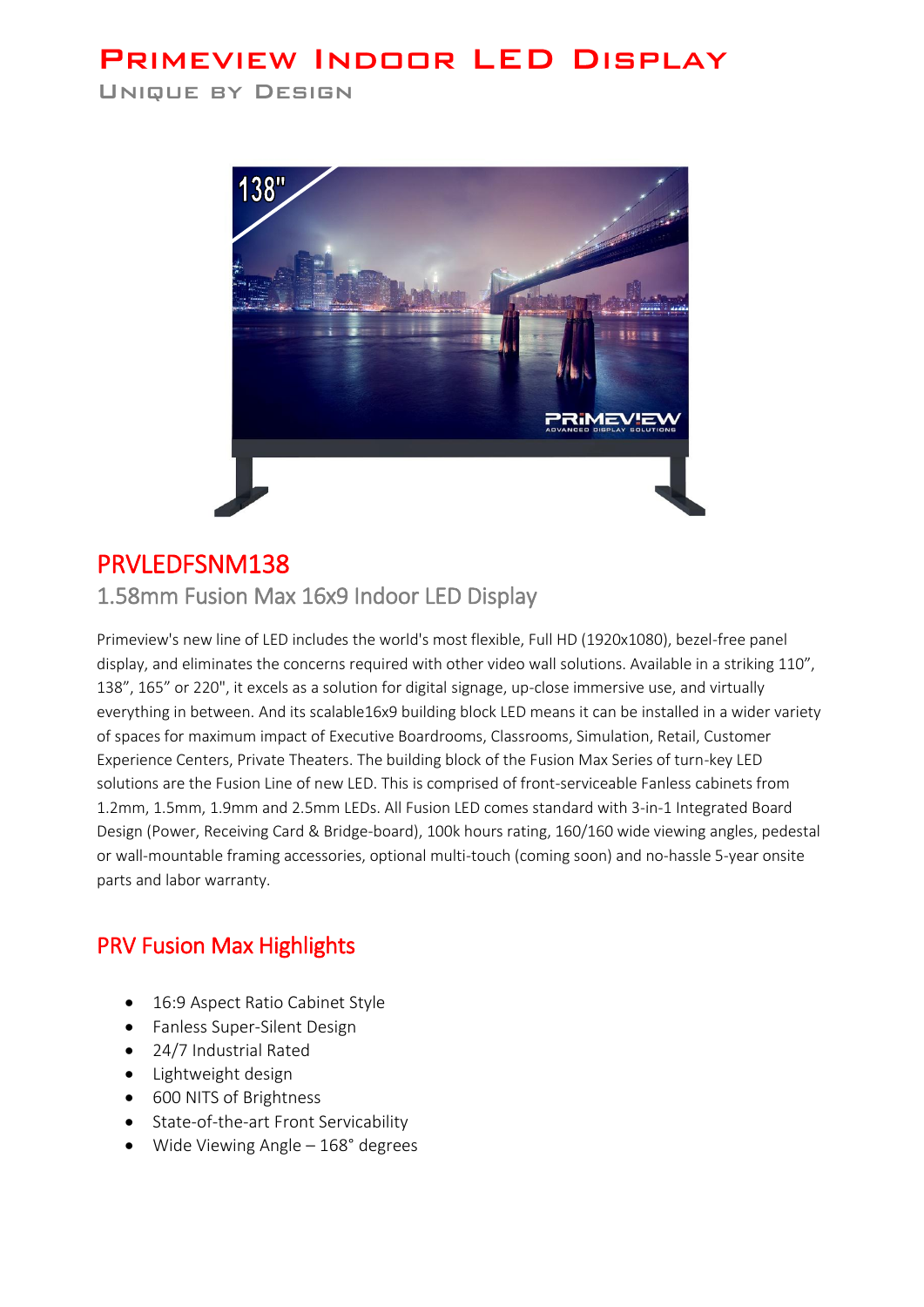### **TECHNICAL SPECIFICATIONS**

| Display Technology | Pixel Pitch                    | 1.58mm                            |
|--------------------|--------------------------------|-----------------------------------|
|                    | Pixel Configuration            | 3-in-1 SMD                        |
|                    | Refresh Rate                   | 1920-4800 Hz                      |
|                    | <b>Brightness</b>              | <b>600 NITS</b>                   |
|                    | <b>Brightness Control</b>      | 256 Levels by Software            |
|                    | Viewing Angle                  | $160^{\circ}$ H / $160^{\circ}$ V |
|                    | Display Colors                 | 16.7 Million                      |
|                    | Resolution Density (Pixel/sqm) | 400,576                           |

| Processor<br>Connectivity | <b>HDMI</b>       | 2 x Input                   |
|---------------------------|-------------------|-----------------------------|
|                           | <b>USB</b>        | 1 X Input                   |
|                           | <b>DVI</b>        | 2 x Input                   |
|                           | Data Transmission | To Panel - Input Cat5 Cable |
|                           | AC Power          | 1 x Input (100-240V)        |

| Power | Requirements                | AC 100~240V @ 50/60Hz |
|-------|-----------------------------|-----------------------|
|       | Average Consumption W/ Unit | 1360 W                |
|       | Max Consumption W/Unit      | 3401 W                |

| Environmental | <b>Operating Temperature</b> | $-10^{\circ}$ $\sim$ 40 $^{\circ}$ C |
|---------------|------------------------------|--------------------------------------|
|               | <b>Operating Humidity</b>    | 10% - 85% RH                         |
|               | IP Rating                    | <b>IP40</b>                          |

| General | Display Area             | 3,050mm x 1,716mm  |
|---------|--------------------------|--------------------|
|         |                          | 120.08" x 67.56"   |
|         | <b>Panel Resolutions</b> | 1920 x 1080 Pixels |
|         | Weight (Kg/Lb-Panel)     | 7 <sub>Kg</sub>    |
|         |                          | 15.4 Lb.           |
|         | Service Access           | Front              |
|         | LED Lifespan             | 100,000 hours      |
|         | Environment              | Indoor             |
|         | Run Time                 | 24/7               |
|         | Standard Warranty        | 5 Year On-site     |